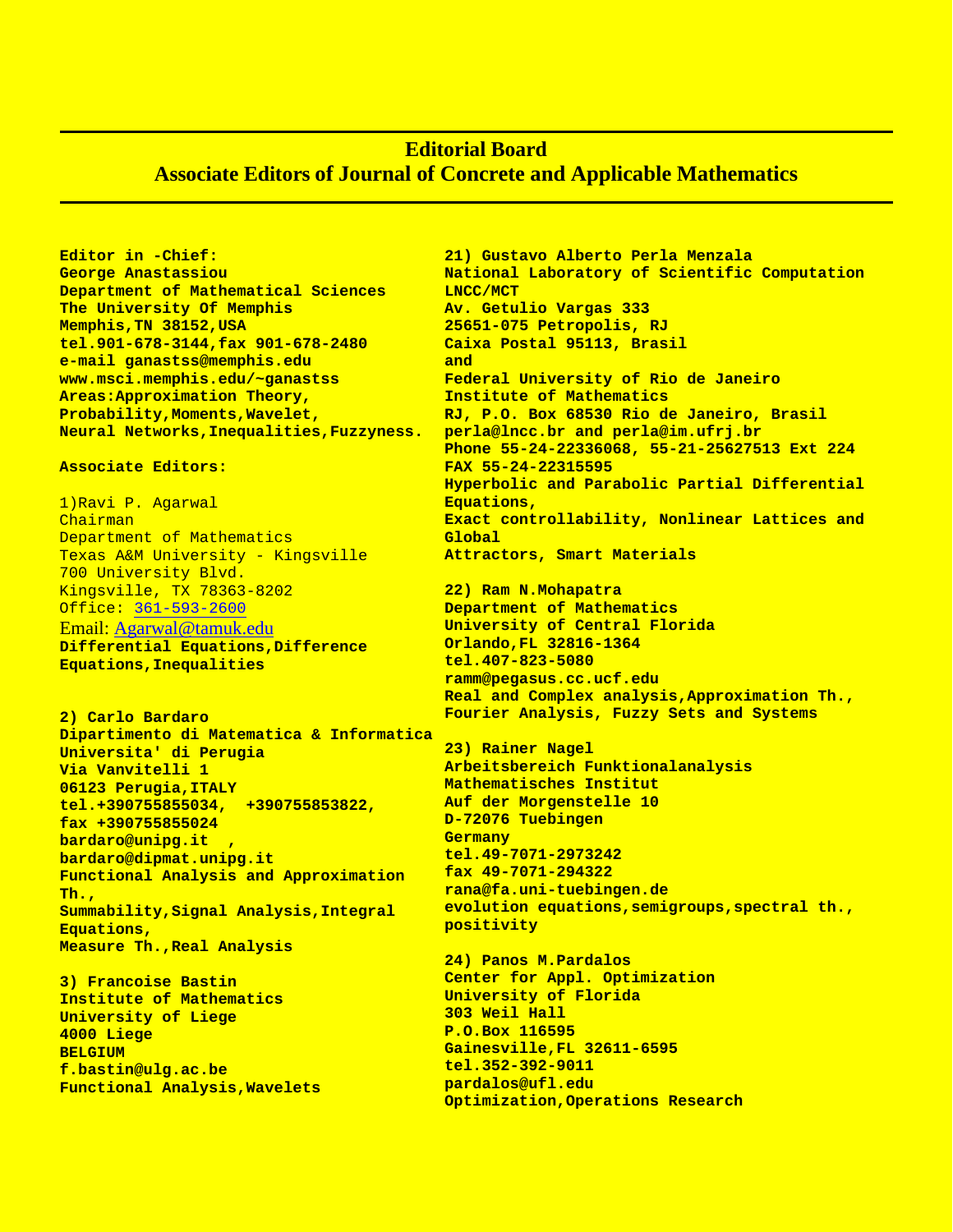**4) Yeol Je Cho Department of Mathematics Education College of Education Gyeongsang National University Chinju 660-701 KOREA tel.055-751-5673 Office, 055-755-3644 home, fax 055-751-6117 yjcho@nongae.gsnu.ac.kr Nonlinear operator Th.,Inequalities, Geometry of Banach Spaces**

**5) Sever S.Dragomir School of Communications and Informatics Section of Mathematics and Infomatics Victoria University of Technology PO Box 14428 Melbourne City M.C Victoria 8001,Australia tel 61 3 9688 4437,fax 61 3 9688 4050 sever.dragomir@vu.edu.au, sever@sci.vu.edu.au Th., Numerical Analysis, Geometry of Banach Spaces, Information Th. and Coding**

**6) Oktay Duman TOBB University of Economics and Technology, Department of Mathematics, TR-06530, Ankara, Turkey, [oduman@etu.edu.tr](mailto:oduman@etu.edu.tr) Classical Approximation Theory, Summability Theory, Statistical Convergence and its Applications**

**7) Angelo Favini Università di Bologna Dipartimento di Matematica Piazza di Porta San Donato 5 40126 Bologna, ITALY tel.++39 051 2094451 fax.++39 051 2094490 favini@dm.unibo.it Partial Differential Equations, Control Theory, Differential Equations in Banach Spaces**

**8) Claudio A. Fernandez Facultad de Matematicas Pontificia Unversidad Católica de Chile Vicuna Mackenna 4860 Santiago, Chile**

**25)** Svetlozar (Zari) Rachev, Professor of Finance, College of Business,and Director of Quantitative Finance Program, Department of Applied Mathematics & Statistics Stonybrook University 312 Harriman Hall, Stony Brook, NY 11794-3775 Phone: +1-631-632-1998 Email : [svetlozar.rachev@stonybrook.edu](mailto:svetlozar.rachev@stonybrook.edu)

**26) John Michael Rassias University of Athens Pedagogical Department 20, Hippocratous Str., Athens, 106 80, Greece**

**Math.Analysis,Inequalities,Approximation Approximation Theory,Functional Equations, Address for Correspondence 4, Agamemnonos Str. Aghia Paraskevi, Athens, Attikis 15342 Greece jrassias@primedu.uoa.gr jrassias@tellas.gr Inequalities, PDE**

> **27) Paolo Emilio Ricci Universita' degli Studi di Roma "La Sapienza" Dipartimento di Matematica-Istituto "G.Castelnuovo" P.le A.Moro,2-00185 Roma,ITALY tel.++39 0649913201,fax ++39 0644701007 riccip@uniroma1.it,Paoloemilio.Ricci@uniroma1.it Orthogonal Polynomials and Special functions, Numerical Analysis, Transforms,Operational Calculus, Differential and Difference equations**

**28) Cecil C.Rousseau Department of Mathematical Sciences The University of Memphis Memphis,TN 38152,USA tel.901-678-2490,fax 901-678-2480 ccrousse@memphis.edu Combinatorics,Graph Th., Asymptotic Approximations, Applications to Physics**

**29) Tomasz Rychlik Institute of Mathematics Polish Academy of Sciences Chopina 12,87100 Torun, Poland T.Rychlik@impan.gov.pl Mathematical Statistics,Probabilistic Inequalities**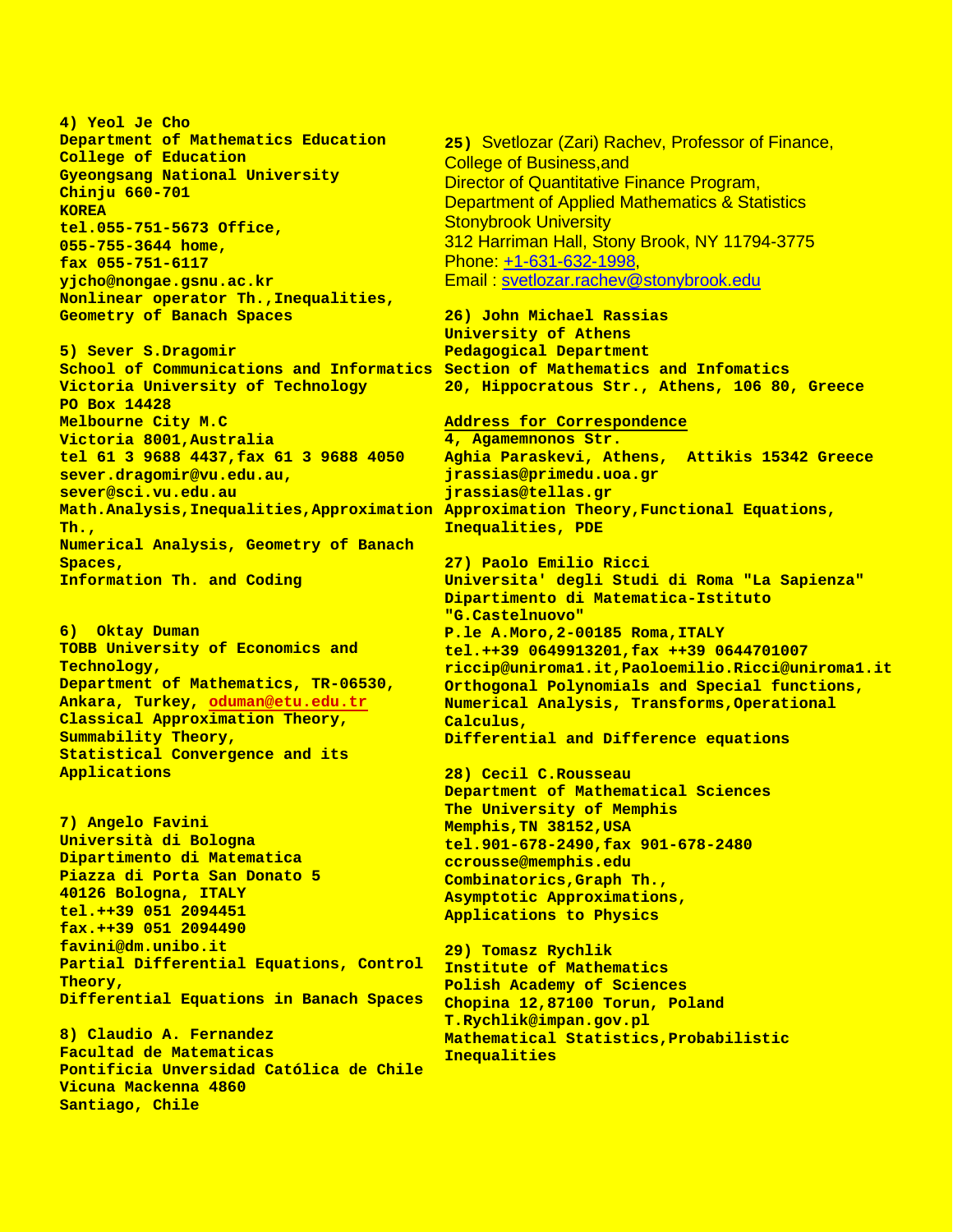**tel.++56 2 354 5922 fax.++56 2 552 5916 cfernand@mat.puc.cl Partial Differential Equations, Mathematical Physics, Scattering and Spectral Theory**

**9) A.M.Fink Department of Mathematics Iowa State University Ames,IA 50011-0001,USA tel.515-294-8150 fink@math.iastate.edu Inequalities,Ordinary Differential Equations**

**10) Sorin Gal Department of Mathematics University of Oradea Str.Armatei Romane 5 3700 Oradea,Romania galso@uoradea.ro Approximation Th.,Fuzzyness,Complex Analysis** 

**11) Jerome A.Goldstein Department of Mathematical Sciences The University of Memphis, Memphis,TN 38152,USA tel.901-678-2484 jgoldste@memphis.edu Partial Differential Equations, Semigroups of Operators**

**12) Heiner H.Gonska Department of Mathematics University of Duisburg Duisburg,D-47048 Germany tel.0049-203-379-3542 office gonska@informatik.uni-duisburg.de Approximation Th.,Computer Aided Geometric Design**

**13) Dmitry Khavinson Department of Mathematical Sciences University of Arkansas Fayetteville,AR 72701,USA tel.(479)575-6331,fax(479)575-8630 dmitry@uark.edu Potential Th.,Complex Analysis,Holomorphic PDE, Approximation Th.,Function Th.**

**14) Virginia S.Kiryakova Institute of Mathematics and Informatics Dept.of Mathematics**

**30) Bl. Sendov Institute of Mathematics and Informatics Bulgarian Academy of Sciences Sofia 1090,Bulgaria bsendov@bas.bg Approximation Th.,Geometry of Polynomials, Image Compression**

**31) Igor Shevchuk Faculty of Mathematics and Mechanics National Taras Shevchenko University of Kyiv 252017 Kyiv UKRAINE shevchuk@univ.kiev.ua Approximation Theory**

**32) H.M.Srivastava Department of Mathematics and Statistics University of Victoria Victoria,British Columbia V8W 3P4 Canada tel.250-721-7455 office,250-477-6960 home, fax 250-721-8962 harimsri@math.uvic.ca Real and Complex Analysis,Fractional Calculus and Appl., Integral Equations and Transforms,Higher Transcendental Functions and Appl.,q-Series and q-Polynomials, Analytic Number Th.**

**33) Stevo Stevic Mathematical Institute of the Serbian Acad. of Science Knez Mihailova 35/I 11000 Beograd, Serbia sstevic@ptt.yu; sstevo@matf.bg.ac.yu Complex Variables, Difference Equations, Approximation Th., Inequalities**

**34) Ferenc Szidarovszky Dept.Systems and Industrial Engineering The University of Arizona Engineering Building,111 PO.Box 210020 Tucson,AZ 85721-0020,USA szidar@sie.arizona.edu Numerical Methods,Game Th.,Dynamic Systems, Multicriteria Decision making, Conflict Resolution,Applications in Economics and Natural Resources Management**

**35) Gancho Tachev**